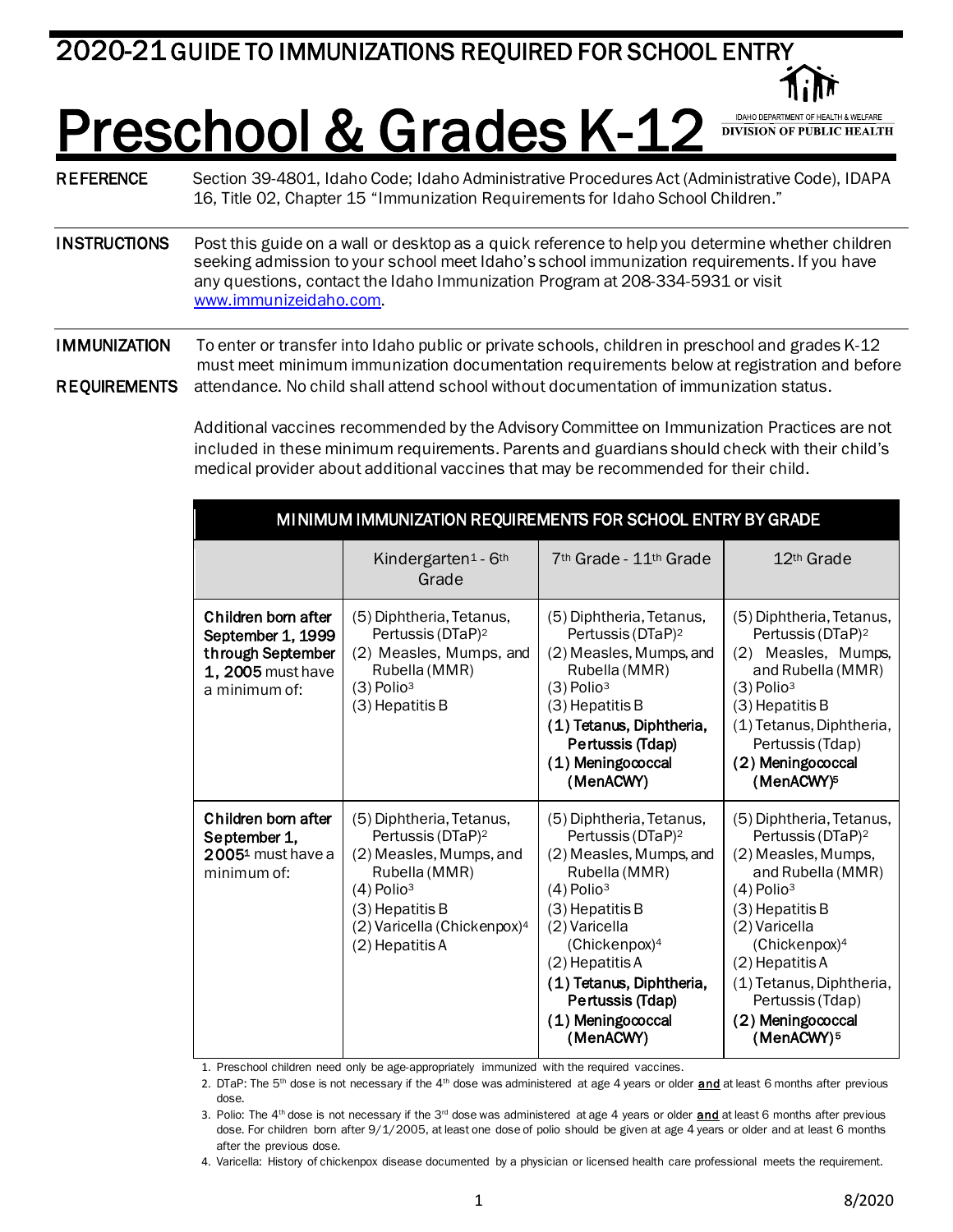5. Children should have one dose of meningococcal (Men ACWY) vaccine before the 7th grade. A second dose of Men ACWY is required prior to admission into the 12<sup>th</sup> grade. However, if a child received their first Men ACWY vaccine at age 16 years or older, no additional MenACWY doses are needed for 12th grade admission.

**EXEMPTIONS** Idaho law allows parents and guardians to claim an exemption for their child from immunization requirements for medical, religious, or other reasons. A medical exemption requires the signature of a licensed physician and certification the child has a medical condition which prevents him or her from receiving required vaccinations. Exemptions for religious or other reasons can be documented on the form provided by the Idaho Department of Health and Welfare available at [www.immunizeidahoschools.com](https://healthandwelfare.idaho.gov/Health/IdahoImmunizationProgram/SchoolandChildcare/SchoolRequirements/tabid/3785/Default.aspx) or parents and guardians may claim a non-medical exemption by providing a signed written statement to school officials that includes the vaccines the child is exempted from, the child's name, and the child's date of birth. Schools should maintain an up-todate list of students with exemptions for use in determining exclusions during an outbreak.

## **CONDITIONAL ADMISSION**

The Schedule of Intended Immunizations Form is required to document the intended immunization schedule of a child who has not received all required immunizations for school entry. To be eligible for conditional admission, a child must have received at least one dose of each required vaccine and currently be on schedule for subsequent immunizations following the intervals listed below. Failure to receive still-needed doses of required vaccines as indicated on the Schedule of Intended Immunizations Form can result in exclusion of the child from school until the child's record is back on schedule.

| ABBR EVIATED CATCH-UP IMMUNIZATION SCHEDULE <sup>1</sup><br>(for full version, visit www.immunizeidaho.com) |                                     |                                |                      |                         |                                   |  |  |  |
|-------------------------------------------------------------------------------------------------------------|-------------------------------------|--------------------------------|----------------------|-------------------------|-----------------------------------|--|--|--|
| Vaccine                                                                                                     | <b>Minimum</b><br>Age for<br>Dose 1 | Minimum Interval Between Doses |                      |                         |                                   |  |  |  |
|                                                                                                             |                                     | Dose 1 to Dose 2               | Dose 2 to Dose 3     |                         | Dose 3 to Dose 4 Dose 4 to Dose 5 |  |  |  |
| <b>Hepatitis B</b>                                                                                          | <b>Birth</b>                        | 4 weeks                        | 8 weeks <sup>2</sup> |                         |                                   |  |  |  |
| <b>DTaP</b>                                                                                                 | 6 wks                               | 4 weeks                        | 4 weeks              | 6 months                | 6 months <sup>3</sup>             |  |  |  |
| <b>Polio</b>                                                                                                | 6 wks                               | 4 weeks                        | 4 weeks              | $6$ months <sup>4</sup> |                                   |  |  |  |
| <b>Hepatitis A</b>                                                                                          | $12 \,\mathrm{mo}$                  | 6 months                       |                      |                         |                                   |  |  |  |
| <b>MMR</b>                                                                                                  | $12 \text{ mo}$                     | 4 weeks                        |                      |                         |                                   |  |  |  |
| Varicella                                                                                                   | $12 \text{ mo}$                     | 3 months                       |                      |                         |                                   |  |  |  |
| Meningococcal<br>(MenACWY)                                                                                  | $11$ yrs                            | 8 weeks <sup>5</sup>           |                      |                         |                                   |  |  |  |

1. To enter the  $7<sup>th</sup>$  grade, students are required to have one dose of Tdap; because a child must have received at least one dose of the required vaccine to be eligible for conditional admission, Tdap is not included on the Idaho Conditional Admission to School form.

2. Hepatitis B: Minimum age for the  $3<sup>rd</sup>$  dose is 24 weeks  $and$  at least 16 weeks after first dose.

3. DTaP: The 5<sup>th</sup> dose is not necessary if the  $4<sup>th</sup>$  dose was administered at age 4 years or older  $and$  at least 6 months after previous</u> dose.

4. Polio: The 4<sup>th</sup> dose is not necessary if the 3<sup>rd</sup> dose was administered at age 4 years or older  $and$  at least 6 months after previous</u> dose. Four or more doses of IPV can be administered before age 4 years when a combination vaccine containing IPV is used. However, a dose is still recommended at or after age 4 years and at least 6 months after the previous dose.

5. Children should have one dose of meningococcal (Men ACWY) vaccine before the 7<sup>th</sup> grade. A second dose of Men ACWY is required for admission into the 12<sup>th</sup> grade. However, if a child received their first Men ACWY vaccine at age 16 years or older, no additional MenACWY doses are needed for 12th grade admission.

DOCUMENTATION All children must present a valid immunization record to school officials, unless an exemption is claimed.

> What is it? A valid immunization record is an electronic medical health record, an immunization registry document, or a written immunization certificate confirmed (signed, stamped, or provided